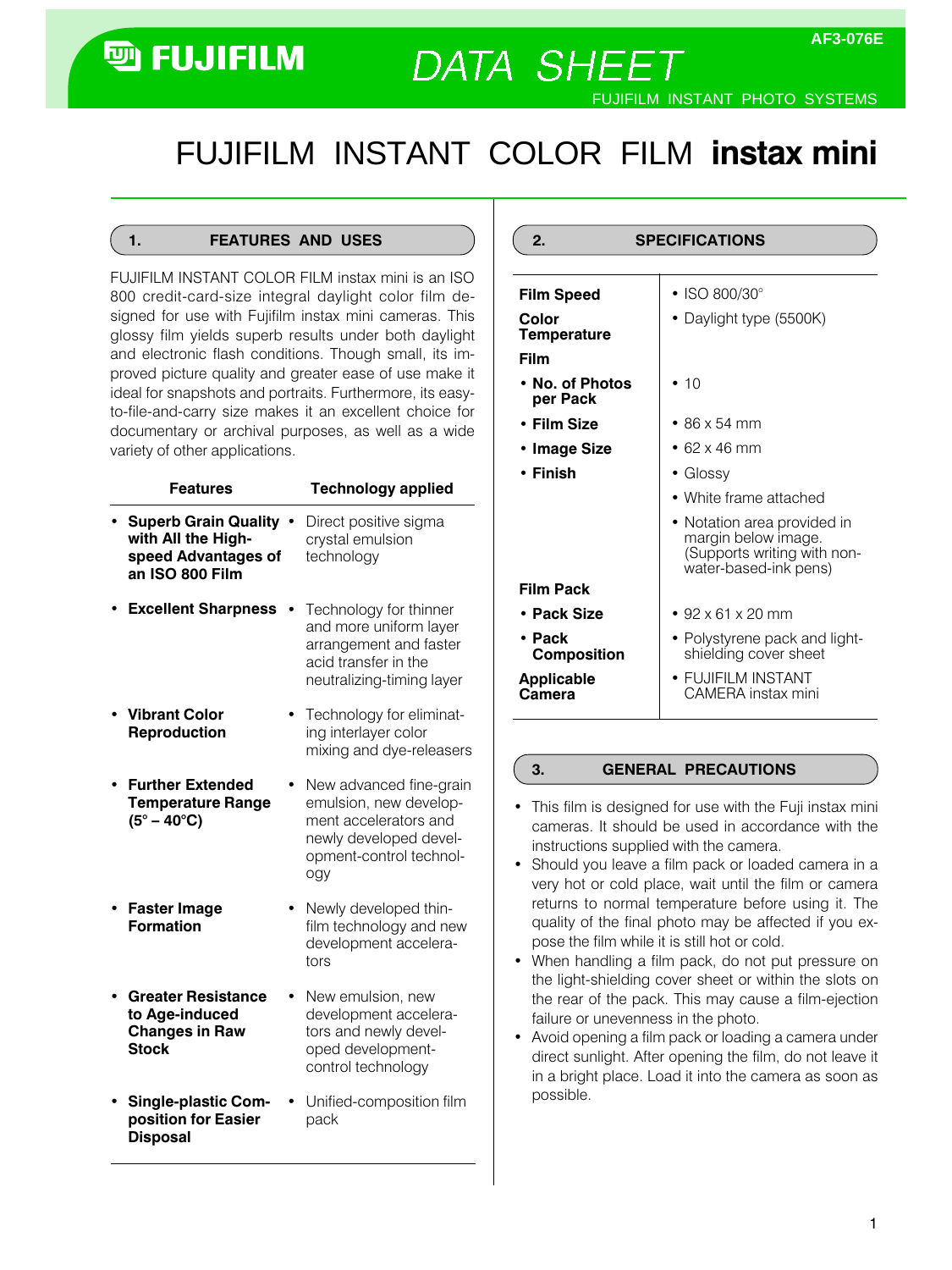When loading a film pack, align the yellow line on the pack with the yellow line in the film compartment of the camera. The instax instant camera is provided with a small, round window on the back cover that allows you to verify the camera's loading status.



# 4. PRECAUTIONS DURING USE

Use the density control on the camera to adjust the final density.

The density control has the following level settings.

# Resulting Density Level Required Density Control Adjustment

| • Normal           | Keep at center position |
|--------------------|-------------------------|
| $\bullet$ High     | Move towards LIGHTEN    |
| $\cdot$ 1 $\cap$ W | Move towards DARKEN     |

For details, refer to the instructions of your camera.

#### Fill-in Flash

It is recommended that you press the camera's fill-in flash button when shooting a subject under backlit or outdoor, shady conditions that would otherwise result in an excessively dark photo.

#### Film Temperature at Time of Use

- This film is engineered for optimum performance at 25°C, but will deliver good results when used within a temperature range of 5°C to 40°C.
- When exposing at 5°C or below, place the photo into your pocket immediately after it has been ejected from the camera to keep it warm. Take care not to bend or fold the photo at this time.

#### Photo Handling after Exposure

- Always hold the photo by the edges after it has been ejected from the camera.
- Do not leave the photo under direct sunlight while the image is still emerging.
- Do not bend, fold, or put pressure on the photo. This may cause unevenness in the photo.

### 5. FILM HANDLING

### CAUTION

- Do not put this film in the mouth. Take special care to keep this film away from small children or pets.
- Each film sheet contains a caustic processing fluid. Never cut, tear or punch holes in unused films.
- Upon ejection from the camera, the film immediately begins to self-develop. The processing fluid in the film will be slightly caustic for about ten minutes. Avoid skin contact with this processing fluid during this time.
- Should you get some of this processing fluid on your skin, flush it off immediately with lots of water. If any of the fluid gets into your mouth or eyes, flush the affected area immediately with lots of water, then see your doctor.
- Photographic properties may change with time. Be sure to use the film before the expiration date on the package.
- Airport baggage inspection equipment use X-rays that may cause irreparable damage to film, including streaking in the final photos. It is thus recommended that you present film packs and loaded cameras to airport security personnel for visual inspection when passing through a baggage check.
- Film fogging may occur in hospitals, factories, laboratories and other locations using X-rays. Keep films away from radiation sources.

#### 6. FILM STORAGE

- The photographic and physical properties of film are adversely affected by high temperature and humidity, as well as by formalin vapor and other harmful gases. To minimize these adverse effects, film should be stored in a dry, well ventilated place.
- Cameras loaded with film should be stored with as little exposure as possible to harmful gases, high temperatures, and high humidity. New building materials (such as coated plywood) and newlymanufactured furniture, paints and bonding agents are a possible source of formalin vapor. Do not store loaded cameras or film within their vicinity.
- After loading film into a camera, you should expose it as soon as possible.
- For long-term storage, keep film in a refrigerator (at a temperature below 10°C). Place opened film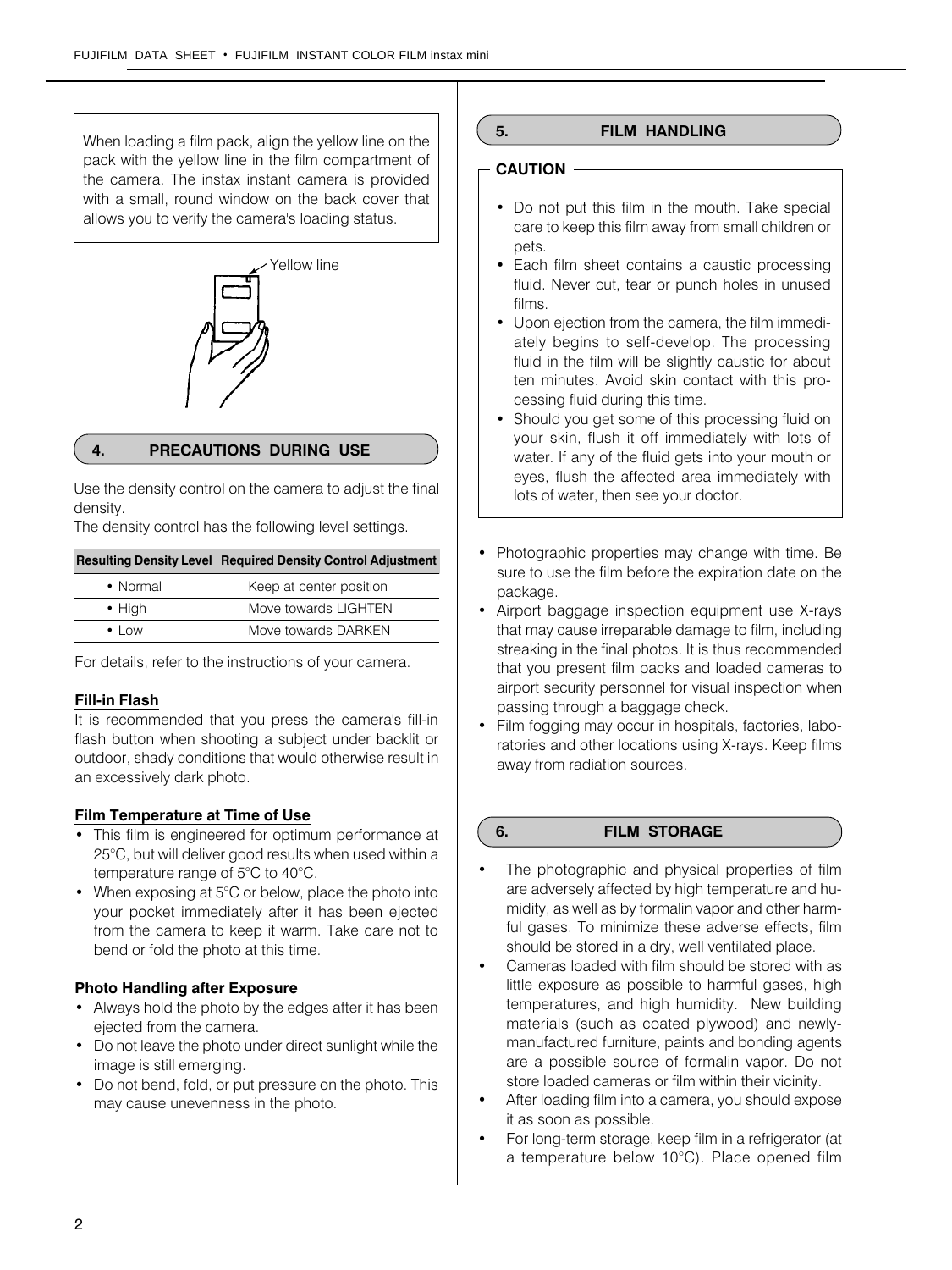packs into polyethylene or vinyl bags before refrigerating them.

 After removing film from a refrigerator, you should wait (at least 12 hours) for it to reach room temperature before opening it. If you open the film while it is still cold, it may be adversely affected by condensation.

### 7. PHOTO STORAGE

 The quality of finished photos will change during storage if exposed to strong light, high temperatures, and high humidity. Photos are also affected by exposure to certain gases. For optimum preservation during long-term storage, keep photos in a dark, dry and well-ventilated location away from harmful gases.

 As with all sensitive materials, images produced on this film are subject to discoloration or fading with time. The Fuji Photo Film Co. disclaims any responsibility for any discoloration or fading that may occur with this film.

# 8. CHARACTERISTICS CURVES 20. SPECTRAL SENSITIVITY CURVES